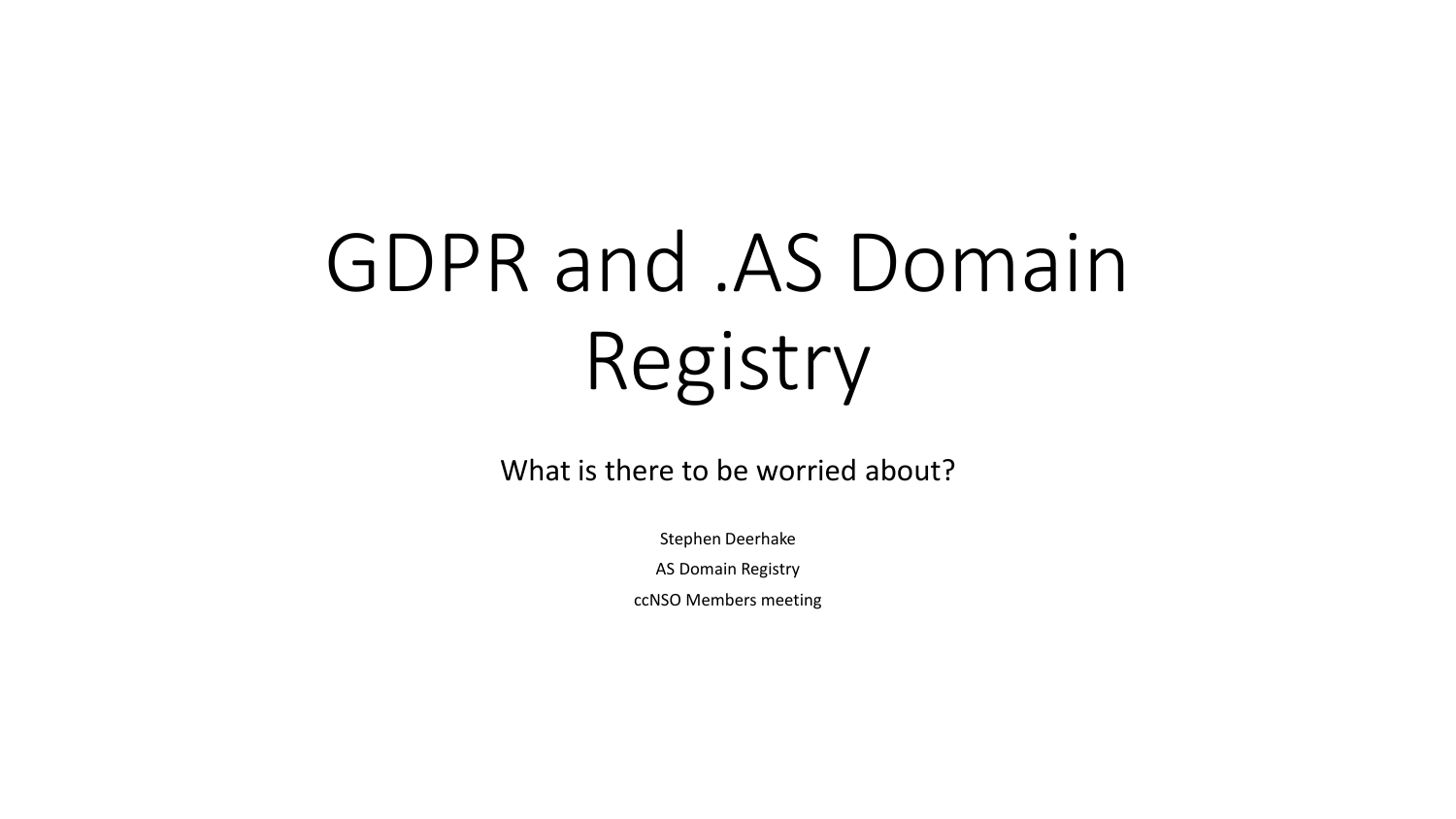#### Who we are...

- US Territory (Like Puerto Rico!)
- Located at 14d 19'54 S / 170d 42'41"W
- 16,111 km from Paris
- Far, far away from the EU and the GDPR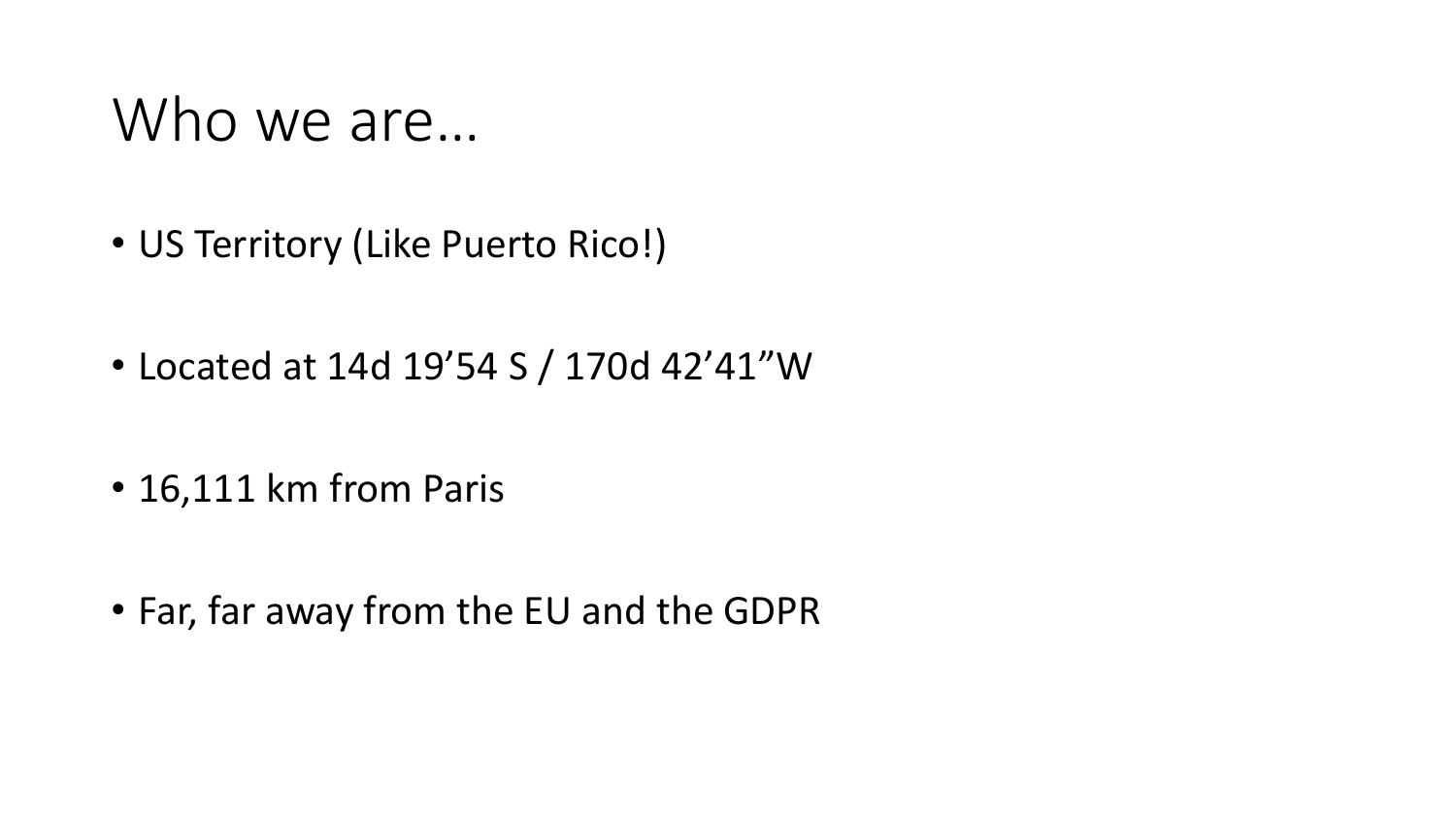#### And we do not look like Europe...  $\odot$

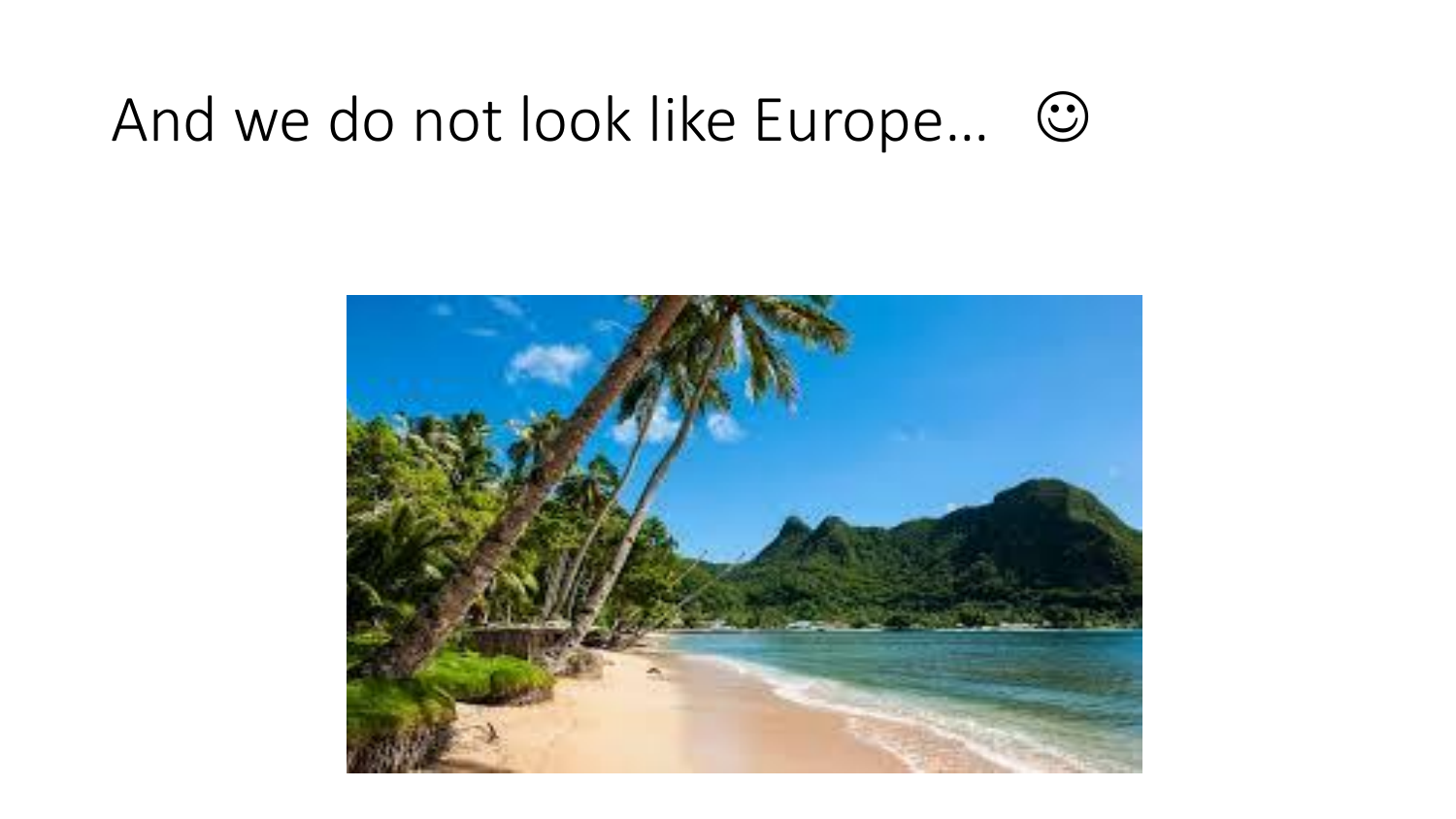## So what is there for us to be worried about?

• A breakdown of where our registrants come from:

|                                       | Percentage of |
|---------------------------------------|---------------|
| <b>Origin of Registrations</b>        | Registrations |
| <b>American Samoa + United States</b> | 6%            |
| Non-EU/EU Geographic locale states    | 10%           |
| <b>EU Members</b>                     | 21%           |
| EU Members + Geographic locale states | 63%           |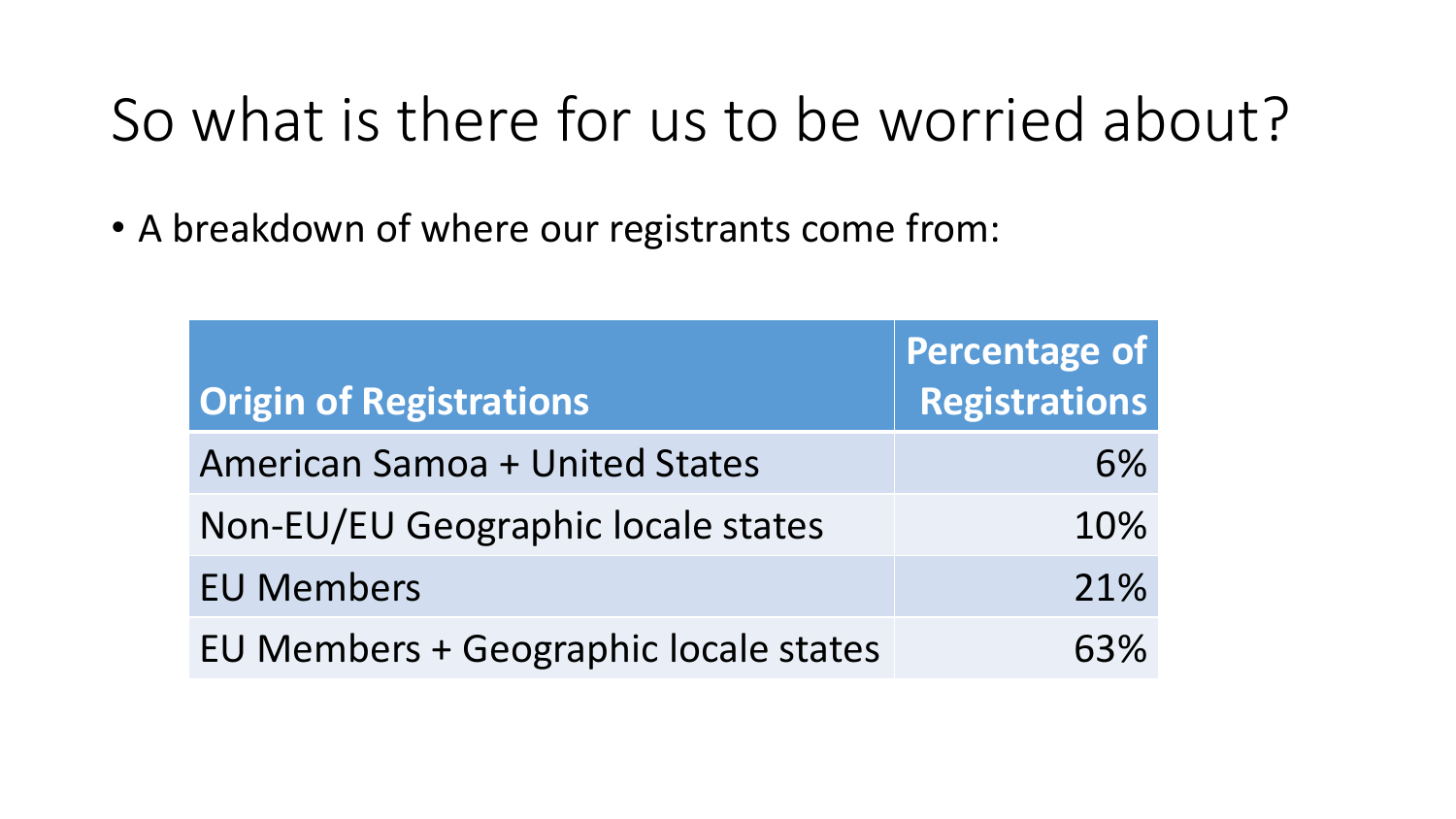#### Actually, we have a lot to be worried about…

- Based on the origin of our registrations
	- 63% from within the EU and EU + Geographic locale states
- We have to respect what is required by the EU, and have always tried to do so…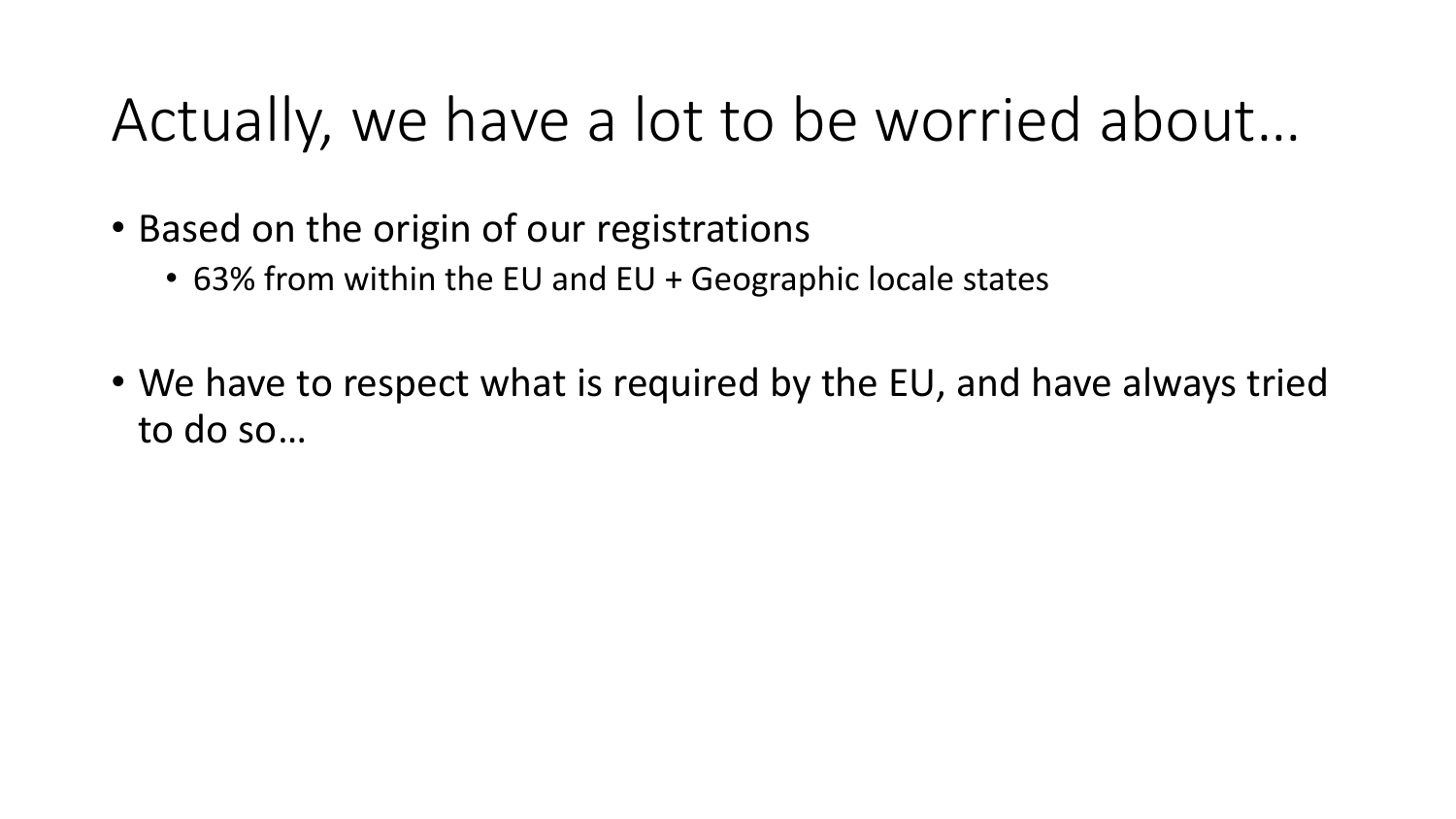## We have always been privacy conscious…

- Our "whois" information has been limited to:
	- Domain Status
	- Registrant
	- Registrar
	- Initial Registratation Date
	- Registration Status
	- Name Servers
- But since we publish Registrant information, we appear to have a problem…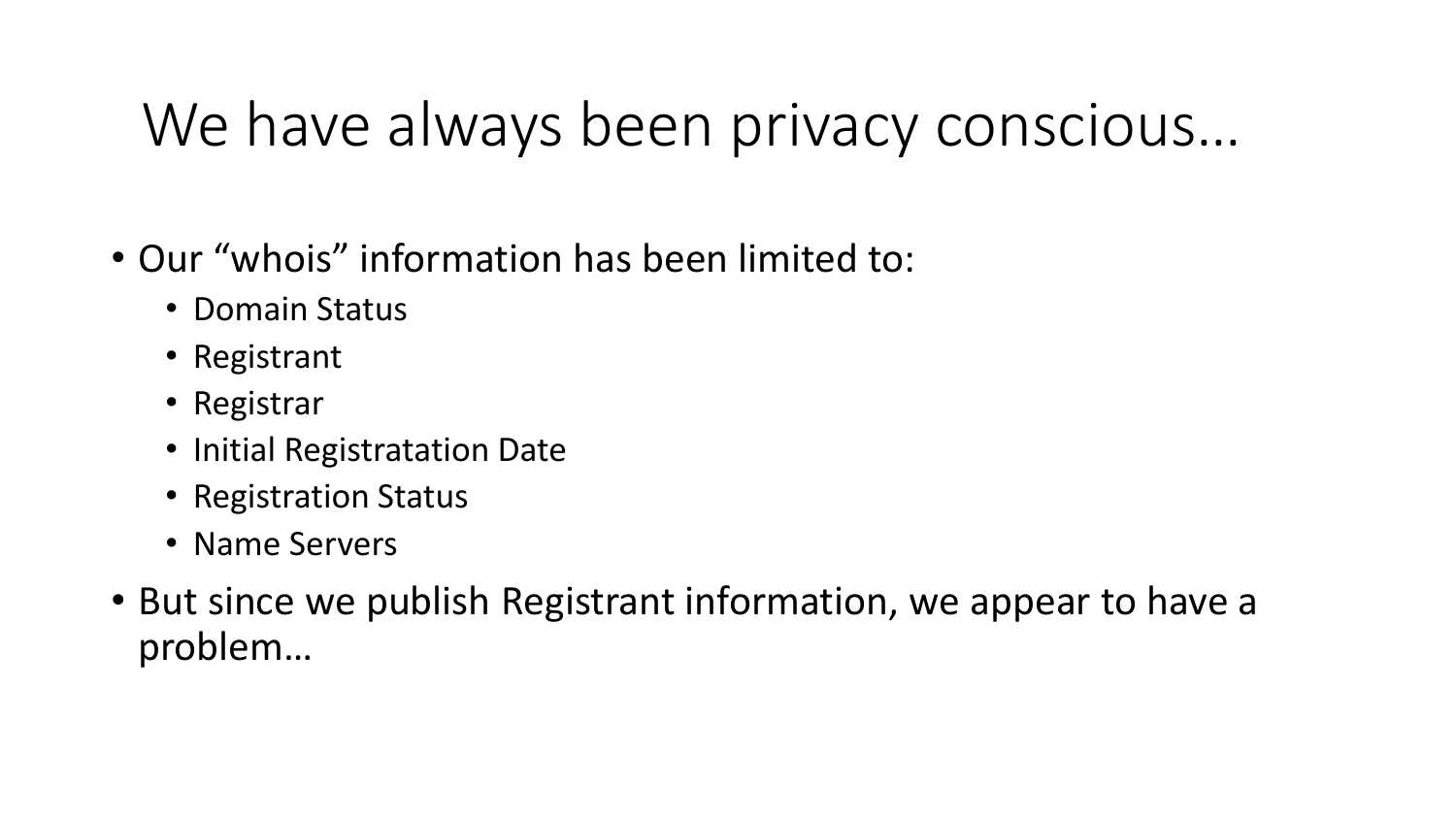# So what are we doing with regards to GDRP?

- We keep the Registry data exclusively within the EU
	- And have done so for about 5 years now
	- Exception:
		- Legacy Registrar system, covering about 4,100 domains within the EU/EU+Geographic locale
		- THIS IS A BIG PROBLEM FOR US
	- Moving the legacy Registrar data to a Data Centre within the EU
	- Migrating to a new Legacy Registrar Platform